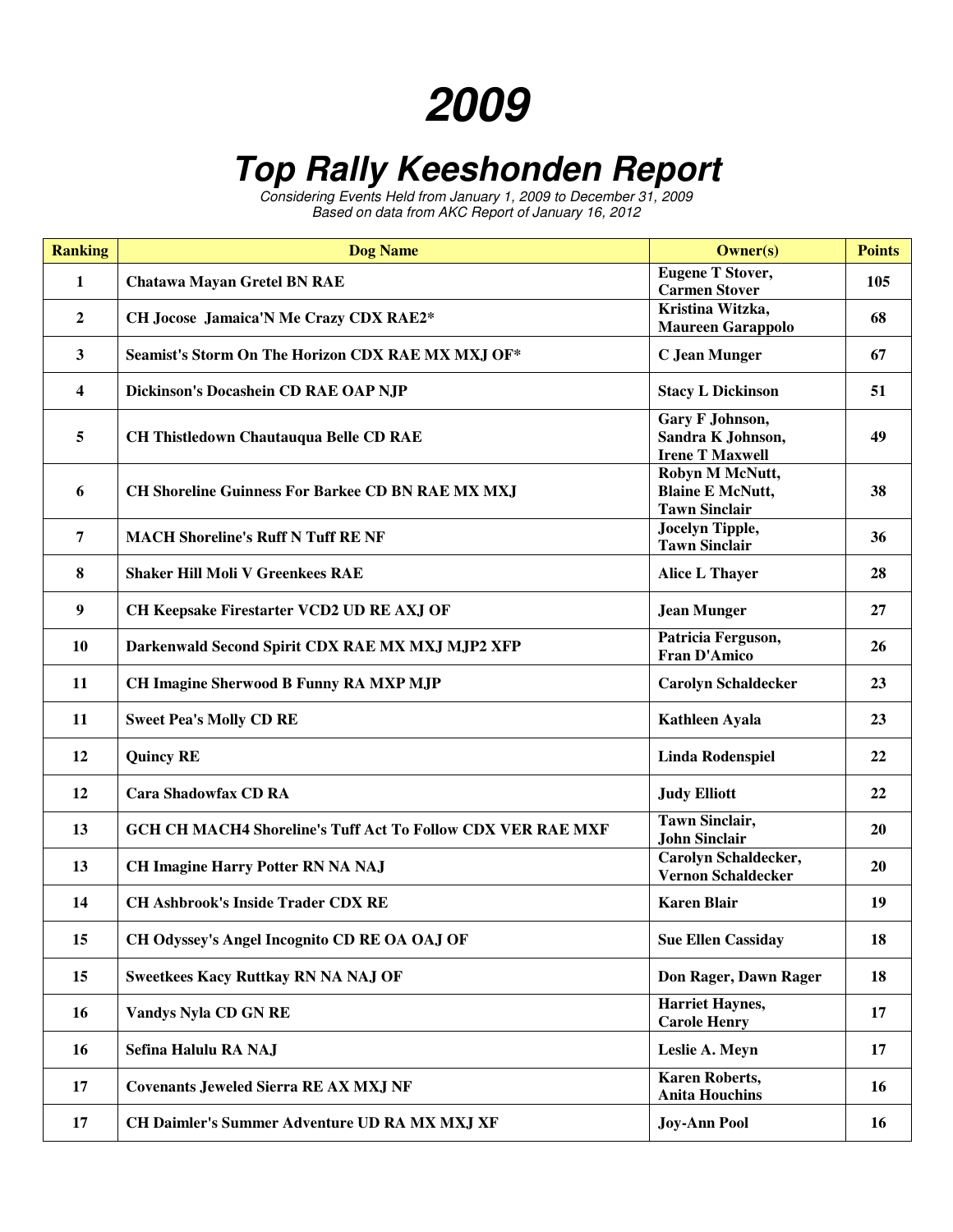| 18 | <b>Vandys Nicabar CD</b>                                              | Linda Flaherty,                                          | 14        |
|----|-----------------------------------------------------------------------|----------------------------------------------------------|-----------|
|    |                                                                       | <b>Carole Henry</b><br><b>Nancy Baggott,</b>             |           |
| 18 | <b>CH Kidkees Island Guru RE</b>                                      | Robert Johnson,                                          | 14        |
|    |                                                                       | <b>Kathy Gray</b>                                        |           |
|    |                                                                       |                                                          |           |
| 18 | <b>Keedox High Flyer CD RE</b>                                        | <b>Karen Squier</b>                                      | 14        |
| 18 | <b>Greykees Prince Charming RA MX MXJ OF</b>                          | <b>Steve Dworkin</b>                                     | 14        |
| 18 | CH Daimler's Truly Top Secret CD RE AX MXJ OF                         | Sue Ellen Cassiday,<br><b>John Cassiday</b>              | 14        |
| 19 | TLS Pickett's Charge RE OA OAJ                                        | <b>Debra Sharlow</b>                                     | 13        |
| 19 | <b>Kaycee Sorka Laughling Paws</b>                                    | <b>Rita Theola Smith</b>                                 | 13        |
|    |                                                                       | <b>Charlene Valdez,</b>                                  |           |
| 19 | <b>Shoreline's Easy Rider RE</b>                                      | <b>Tawn Sinclair,</b>                                    | 13        |
|    |                                                                       | <b>Kristine Arnds</b>                                    |           |
| 19 | Sonata's Start Your Engines CD RE MX MXJ XF                           | Mary Beth Wajda                                          | 13        |
|    |                                                                       |                                                          |           |
| 20 | <b>Cari-On Kaisee's Sno-Angel RE</b>                                  | <b>Patricia L Voyles</b>                                 | 12        |
| 20 | <b>Greenkees Rolf RE</b>                                              | <b>Alice Thayer</b>                                      | 12        |
| 20 | Wyndjamr's Get My Drift BN RE                                         | <b>Pat Shuler</b>                                        | 12        |
| 20 | Daimler Spirit Of Independence RN                                     | Lynn McLeod,<br><b>John McLeod</b>                       | 12        |
|    |                                                                       |                                                          |           |
| 21 | Keesbrook Secret Celebration UDX RE MX MXJ OAP OJP                    | <b>Lila Dann</b>                                         | 11        |
| 21 | <b>CH Kj's Father Knows Best RN</b>                                   | <b>Traci Wasser</b>                                      | <b>11</b> |
| 22 | <b>CH Karina's Jungle Rhythm RN</b>                                   | Carolyn Ostransky,<br><b>Ed Ostransky</b>                | <b>10</b> |
|    |                                                                       | Norma Gaddy,                                             |           |
| 23 | <b>Covenant CD RAE NAP</b>                                            | <b>Michael Gaddy</b>                                     | 9         |
|    |                                                                       | Patricia Voyles,                                         |           |
| 23 | <b>GCH CH Parrkees Perpetual Motion At Shoreline CD RAE AX MXJ OF</b> | Tawn Sinclair,                                           | 9         |
|    |                                                                       | <b>Eileen A Parr</b>                                     |           |
| 24 |                                                                       | Patricia Ferguson,                                       | 8         |
|    | <b>Covenant Rising Sun CD RAE MX MXJ MXF</b>                          | <b>Frances D'Amico</b>                                   |           |
| 25 | Do Ya Mind If I Smoke? UD RN NA                                       | <b>Terry Mccullough</b>                                  | 7         |
| 25 | Kemont's Hells Angel RN OA OAJ NAP NJP                                | <b>Jan Corrington</b>                                    | 7         |
|    |                                                                       | Kathleen Bloden,                                         |           |
| 25 | <b>CH Sun-Kiss Uzetta RE</b>                                          | Donna Williams,                                          | 7         |
|    |                                                                       | <b>Ernest Williams</b>                                   |           |
|    |                                                                       |                                                          |           |
| 25 | <b>Rory</b>                                                           | Leann C. Moccia                                          | 7         |
| 26 | Majikees Spirit In The Dark RN OAP OJP                                | John A & Joan Malak                                      | 6         |
| 26 | <b>CH Keeshee's Smoke 'N Mirrors RN</b>                               | Dennis Le Houillier, Kelli<br><b>Denton, Rene Sauser</b> | 6         |
| 26 | <b>Markwrights Secret Of My Success RE</b>                            | <b>Elizabeth Pollen</b>                                  | 6         |
| 26 | <b>CH Rainkees Reigning Shamrocks RA</b>                              | William I Milwee,<br><b>Wanda L Milwee</b>               | 6         |
| 26 | Keesbrook's Tourmaline Blues UDX OM1 RA OA OAJ NF                     | <b>Lila Dann</b>                                         | 6         |
|    |                                                                       |                                                          |           |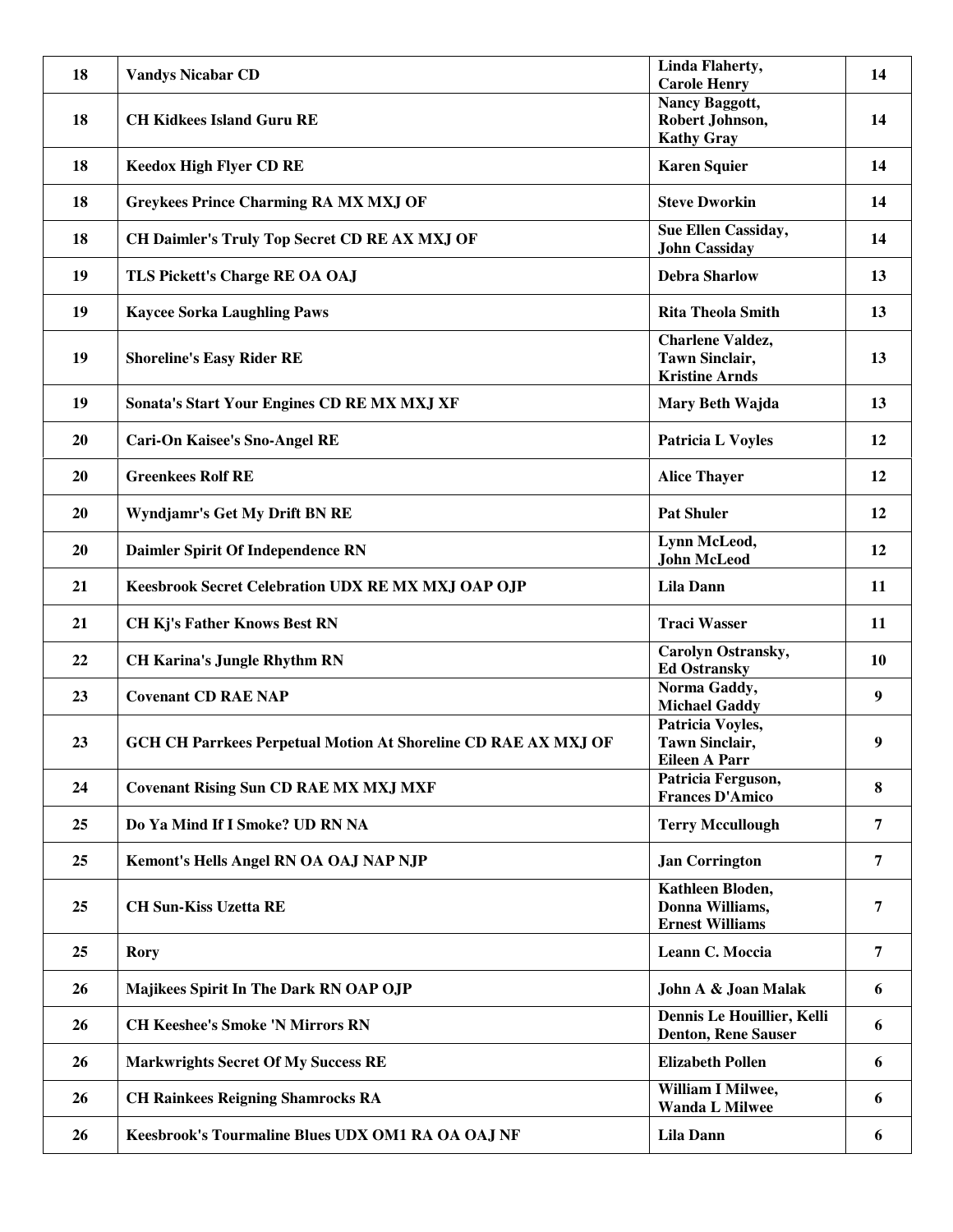| 27 | <b>CH Ashwood's Grand Slam RN</b>                       | Carol L Harris,<br><b>Donna Staton</b>                                              | 5                |
|----|---------------------------------------------------------|-------------------------------------------------------------------------------------|------------------|
| 27 | <b>Bonnyvale's Special Addition RE</b>                  | James M Wolfe,<br>Joanne Harrar,<br>Darlene Bosch,<br><b>Carolyn H Wolfe</b>        | 5                |
| 27 | CH Traleigh Kj Elektralyte CD RN MX MXJ OF              | <b>Emily Taggart,</b><br><b>Kristen Dowd</b>                                        | 5                |
| 28 | Lyric Touched By'n Angel RN                             | <b>Diane Morrill</b>                                                                | 4                |
| 29 | Wild Winds Blue Yonder CD RA NA NAJ NF                  | Rachel McDougall-Smith,<br><b>Brandon J Smith</b>                                   | 3                |
| 29 | Vandys Quick Silver RA NA OAJ                           | <b>E Constance Miller</b>                                                           | $\mathbf{3}$     |
| 30 | <b>CH O'Delyn Star Gazer CDX RN</b>                     | Lois Waddell,<br><b>David Waddell</b>                                               | $\overline{2}$   |
| 30 | Carr Kees Rick's Roosevelt CDX RE AX AXJ NAP OJP NF NFP | <b>Pat Stolte</b>                                                                   | $\boldsymbol{2}$ |
| 30 | <b>CH Twin Trees Teddy Grahams CD RA</b>                | Nikki Littleton,<br>Rebecca Littleton,<br><b>Karen Evasuik</b>                      | $\mathbf{2}$     |
| 30 | CH Katari's Okia V Jo-Lyn RN                            | Mari Ann Vice,<br><b>Jean Smith</b>                                                 | $\overline{2}$   |
| 30 | <b>CH Bonnyvale's Special Agent RN</b>                  | <b>James M Wolfe,</b><br>Joanne Harrar,<br>Darlene Bosch,<br><b>Carolyn H Wolfe</b> | $\overline{2}$   |
| 30 | Majikees Chocolate Mystic Mint RN NA NAJ OF             | John A & Joan Malak                                                                 | $\overline{2}$   |
| 30 | <b>MACH Covenant High Priestess CD RE XF</b>            | Frances D'Amico,<br><b>Patricia Ferguson</b>                                        | $\overline{2}$   |
| 30 | <b>Foxfair Audacious RE OA OAJ</b>                      | <b>Jeanne Buente,</b><br>Deborah A Lynch                                            | $\overline{2}$   |
| 31 | <b>CH Windrift's Beau Jangles RN MX MXJ NF THD</b>      | Amy Ballen, Tom Ballen                                                              | 1                |
| 31 | <b>CH Cari-On The Magician CD RA</b>                    | Jan Nussdorfer,<br><b>Dale Nussdorfer</b>                                           | $\mathbf{1}$     |
| 31 | <b>CH Rainkees I Gotta Be Me RA</b>                     | Judi A James                                                                        | 1                |
| 31 | <b>CH Kemont's Double Park RN OA OAJ OF</b>             | Sandra I Lambright,<br><b>Stephanie Pullen</b>                                      | $\mathbf{1}$     |
| 31 | <b>CH Astarz Gold Digger RN OA OAJ</b>                  | <b>Patty Helmig</b>                                                                 | 1                |
| 31 | <b>Sun-Kiss Untracked-Powder RN</b>                     | <b>Jimi Heiks</b>                                                                   | $\mathbf{1}$     |

**Points are calculated using the Blanche Saunders System: First Place = 7 Points Second Place = 6 Points Third Place = 5 Points Fourth Place = 4 Points Qualifying Score = 1 Point (1 Point for a Qualify Score is included in points for First thru Fourth place)** 

**\*10 additional point for first place in both Advanced B and Excellent B in the same trial.**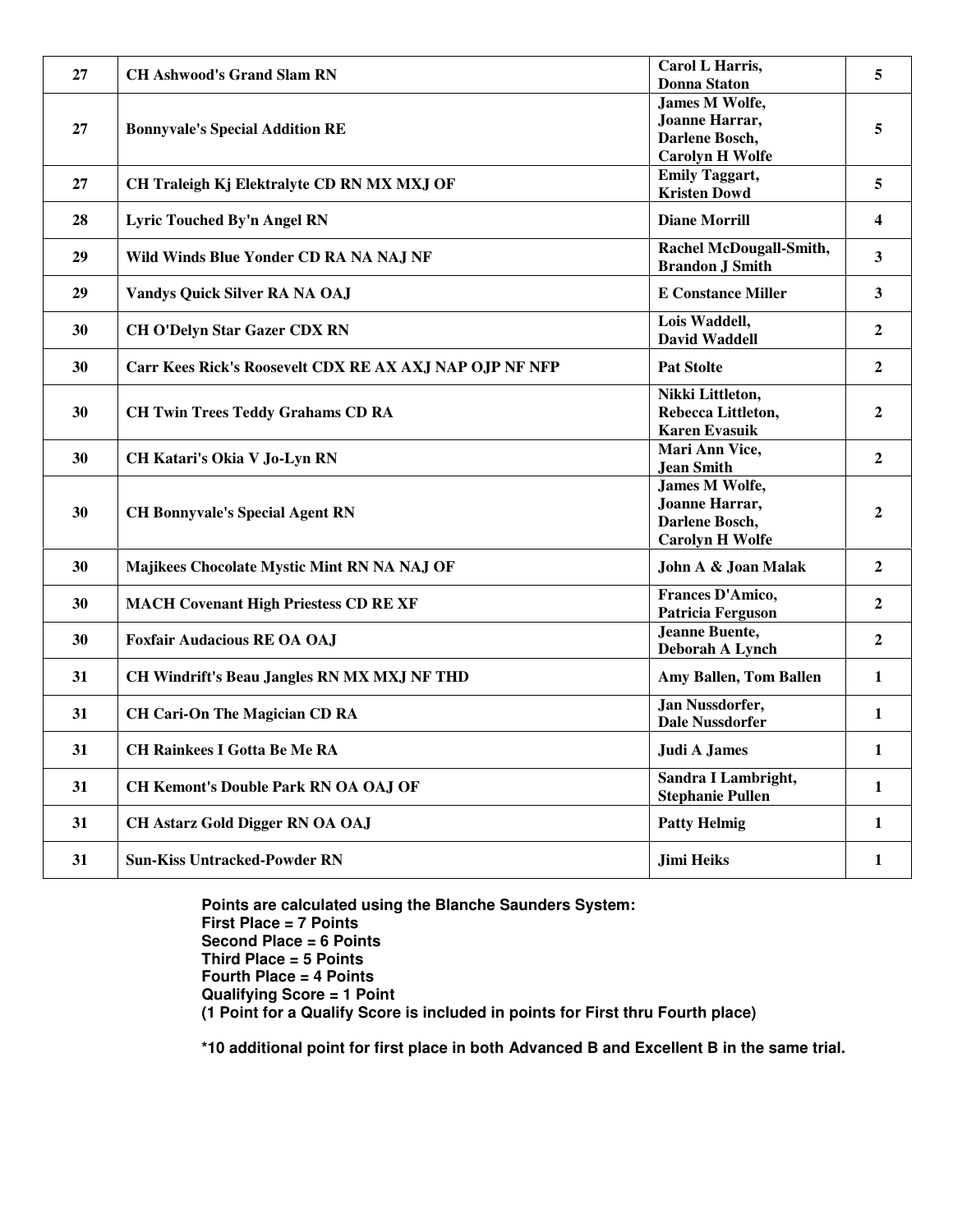## **Top Rally Keeshonden Report By Class**

|                | <b>RALLY NOVICE A</b>                                    |                                                                    |               |
|----------------|----------------------------------------------------------|--------------------------------------------------------------------|---------------|
| <b>Ranking</b> | <b>Dog Name</b>                                          | <b>Owner(s)</b>                                                    | <b>Points</b> |
| 1              | <b>Cara Shadowfax CD RA</b>                              | <b>Judy Elliott</b>                                                | 22            |
| 2              | <b>CH Imagine Harry Potter RN NA NAJ</b>                 | Carolyn Schaldecker,<br><b>Vernon Schaldecker</b>                  | 20            |
| 3              | <b>Sweetkees Kacy Ruttkay RN NA NAJ OF</b>               | Don Rager, Dawn Rager                                              | 18            |
| 4              | <b>CH Shoreline Guinness For Barkee CD BN RAE MX MXJ</b> | Robyn M McNutt,<br><b>Blaine E McNutt,</b><br><b>Tawn Sinclair</b> | 16            |
| 5              | Sefina Halulu RA NAJ                                     | Leslie A. Meyn                                                     | 15            |
| 6              | <b>CH Kidkees Island Guru RE</b>                         | Nancy Baggott,<br>Robert Johnson,<br><b>Kathy Gray</b>             | 14            |
| 7              | <b>Kaycee Sorka Laughling Paws</b>                       | <b>Rita Theola Smith</b>                                           | 13            |
| 8              | <b>MACH Shoreline's Ruff N Tuff RE NF</b>                | Jocelyn Tipple,<br><b>Tawn Sinclair</b>                            | 12            |
| 9              | <b>CH Kj's Father Knows Best RN</b>                      | <b>Traci Wasser</b>                                                | 11            |
| 10             | <b>Rory</b>                                              | Leann C. Moccia                                                    | 7             |
| 11             | <b>CH Rainkees Reigning Shamrocks RA</b>                 | William I Milwee,<br><b>Wanda L Milwee</b>                         | 6             |
| 12             | <b>CH Ashwood's Grand Slam RN</b>                        | Carol L Harris,<br>Donna Staton                                    | 5             |

|                | <b>RALLY NOVICE B</b>                                                 |                                                                   |               |
|----------------|-----------------------------------------------------------------------|-------------------------------------------------------------------|---------------|
| <b>Ranking</b> | <b>Dog Name</b>                                                       | <b>Owner(s)</b>                                                   | <b>Points</b> |
| $\mathbf{1}$   | <b>CH Keepsake Firestarter VCD2 UD RE AXJ OF</b>                      | <b>Jean Munger</b>                                                | 20            |
| $\overline{2}$ | <b>Covenants Jeweled Sierra RE AX MXJ NF</b>                          | <b>Karen Roberts,</b><br><b>Anita Houchins</b>                    | 16            |
| $\overline{2}$ | CH Imagine Sherwood B Funny RA MXP MJP                                | <b>Carolyn Schaldecker</b>                                        | 16            |
| $\mathbf{3}$   | <b>Greykees Prince Charming RA MX MXJ OF</b>                          | <b>Steve Dworkin</b>                                              | 14            |
| 3              | <b>Vandys Nicabar CD</b>                                              | <b>Linda Flaherty,</b><br><b>Carole Henry</b>                     | 14            |
| 4              | Daimler Spirit Of Independence RN                                     | Lynn McLeod,<br><b>John McLeod</b>                                | 12            |
| 5              | <b>CH Karina's Jungle Rhythm RN</b>                                   | <b>Carolyn Ostransky,</b><br><b>Ed Ostransky</b>                  | 10            |
| 6              | <b>GCH CH Parrkees Perpetual Motion At Shoreline CD RAE AX MXJ OF</b> | Patricia Voyles,<br><b>Tawn Sinclair,</b><br><b>Eileen A Parr</b> | 9             |
| 7              | Wyndjamr's Get My Drift BN RE                                         | <b>Pat Shuler</b>                                                 | 7             |
| 7              | Kemont's Hells Angel RN OA OAJ NAP NJP                                | <b>Jan Corrington</b>                                             | 7             |
| 8              | Keesbrook's Tourmaline Blues UDX OM1 RA OA OAJ NF                     | <b>Lila Dann</b>                                                  | 6             |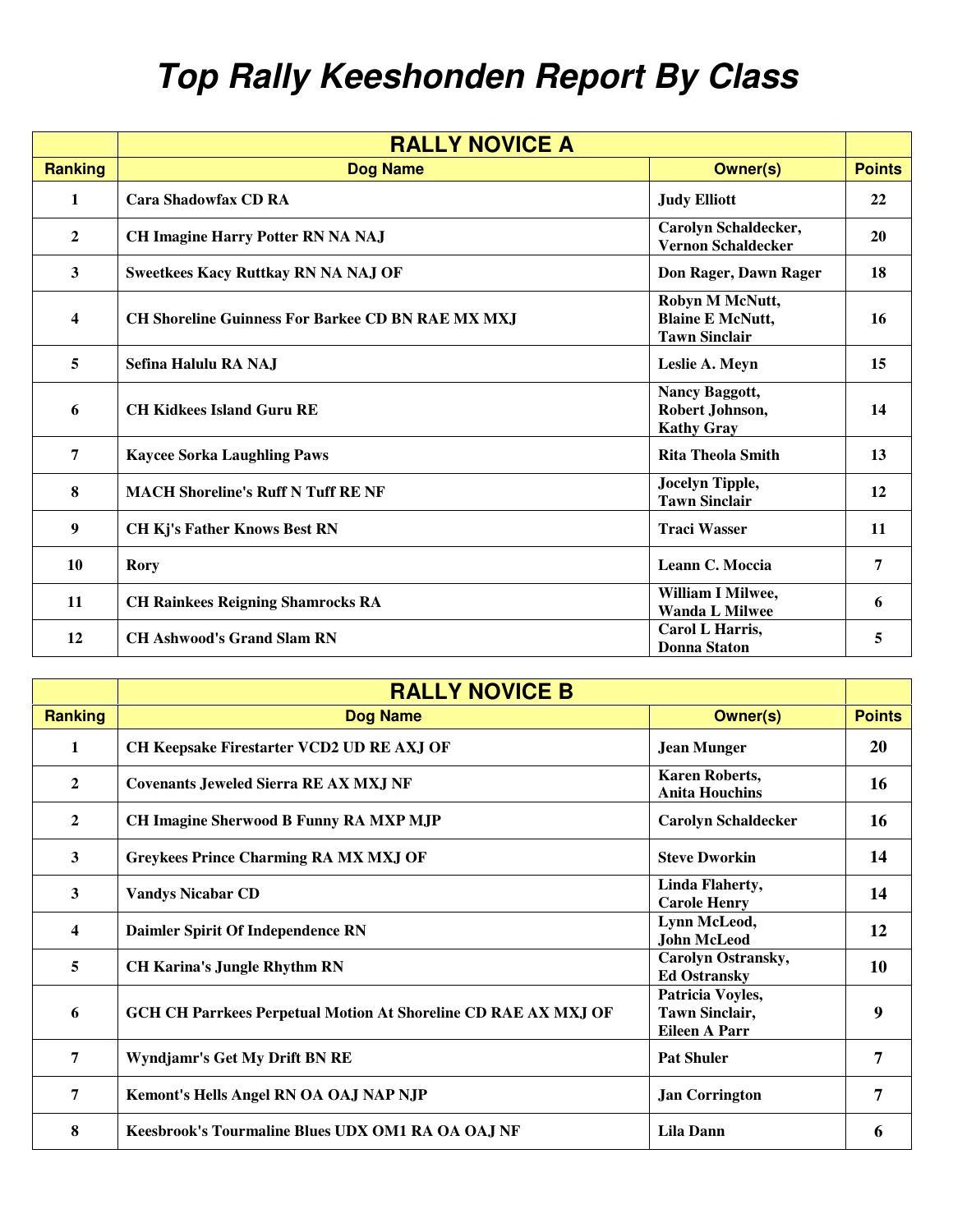| 8  | <b>CH Keeshee's Smoke 'N Mirrors RN</b>              | Dennis Le Houillier, Kelli<br><b>Denton, Rene Sauser</b>                     | 6            |
|----|------------------------------------------------------|------------------------------------------------------------------------------|--------------|
| 9  | CH Traleigh Kj Elektralyte CD RN MX MXJ OF           | <b>Emily Taggart,</b><br><b>Kristen Dowd</b>                                 | 5            |
| 10 | <b>CH Daimler's Truly Top Secret CD RE AX MXJ OF</b> | <b>Sue Ellen Cassiday,</b><br><b>John Cassiday</b>                           | $\mathbf{3}$ |
| 11 | <b>CH Bonnyvale's Special Agent RN</b>               | James M Wolfe,<br>Joanne Harrar,<br>Darlene Bosch,<br><b>Carolyn H Wolfe</b> |              |
| 11 | <b>Foxfair Audacious RE OA OA.I</b>                  | Jeanne Buente,<br>Deborah A Lynch                                            | 2            |
| 11 | CH Katari's Okia V Jo-Lyn RN                         | Mari Ann Vice,<br><b>Jean Smith</b>                                          | $\mathbf{2}$ |
| 11 | Majikees Chocolate Mystic Mint RN NA NAJ OF          | John A & Joan Malak                                                          | 2            |
| 12 | CH Windrift's Beau Jangles RN MX MXJ NF THD          | Amy Ballen, Tom Ballen                                                       |              |
| 12 | <b>CH Kemont's Double Park RN OA OAJ OF</b>          | Sandra I Lambright,<br><b>Stephanie Pullen</b>                               |              |

|                  | <b>RALLY ADVANCED A</b>                                  |                                                                           |                  |
|------------------|----------------------------------------------------------|---------------------------------------------------------------------------|------------------|
| <b>Ranking</b>   | <b>Dog Name</b>                                          | <b>Owner(s)</b>                                                           | <b>Points</b>    |
| 1                | <b>Quincy RE</b>                                         | <b>Linda Rodenspiel</b>                                                   | 18               |
| $\overline{2}$   | <b>Sweet Pea's Molly CD RE</b>                           | <b>Kathleen Ayala</b>                                                     | 17               |
| $\mathbf{3}$     | Vandys Nyla CD GN RE                                     | <b>Harriet Haynes,</b><br><b>Carole Henry</b>                             | 15               |
| 3                | <b>MACH Shoreline's Ruff N Tuff RE NF</b>                | <b>Jocelyn Tipple,</b><br><b>Tawn Sinclair</b>                            | 15               |
| 4                | Sonata's Start Your Engines CD RE MX MXJ XF              | Mary Beth Wajda                                                           | 13               |
| 5                | <b>Greenkees Rolf RE</b>                                 | <b>Alice Thayer</b>                                                       | 12               |
| 5                | <b>Shoreline's Easy Rider RE</b>                         | <b>Charlene Valdez,</b><br><b>Tawn Sinclair,</b><br><b>Kristine Arnds</b> | 12               |
| 6                | <b>CH Shoreline Guinness For Barkee CD BN RAE MX MXJ</b> | Robyn M McNutt,<br><b>Blaine E McNutt,</b><br><b>Tawn Sinclair</b>        | 10               |
| $\overline{7}$   | Do Ya Mind If I Smoke? UD RN NA                          | <b>Terry Mccullough</b>                                                   | 7                |
| $\overline{7}$   | <b>CH Imagine Sherwood B Funny RA MXP MJP</b>            | <b>Carolyn Schaldecker</b>                                                | 7                |
| 7                | <b>CH Sun-Kiss Uzetta RE</b>                             | Kathleen Bloden,<br>Donna Williams,<br><b>Ernest Williams</b>             | $\overline{7}$   |
| 8                | TLS Pickett's Charge RE OA OAJ                           | <b>Debra Sharlow</b>                                                      | 6                |
| 8                | Majikees Spirit In The Dark RN OAP OJP                   | John A & Joan Malak                                                       | 6                |
| $\boldsymbol{9}$ | Wyndjamr's Get My Drift BN RE                            | <b>Pat Shuler</b>                                                         | 5                |
| 10               | Lyric Touched By'n Angel RN                              | <b>Diane Morrill</b>                                                      | 4                |
| 11               | Sefina Halulu RA NAJ                                     | Leslie A. Meyn                                                            | $\boldsymbol{2}$ |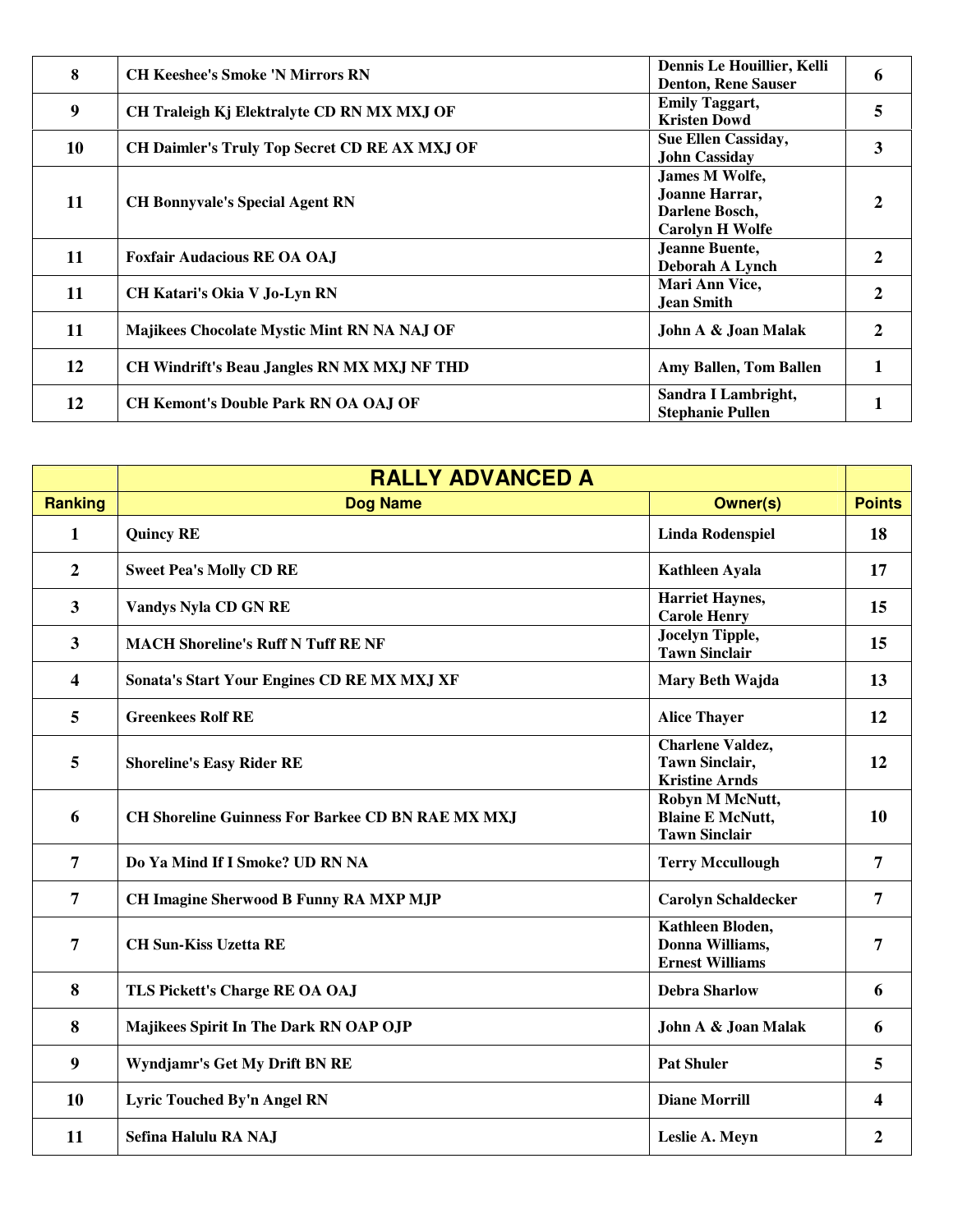|    | <b>CH Twin Trees Teddy Grahams CD RA</b> | Nikki Littleton,<br>Rebecca Littleton,<br><b>Karen Evasuik</b> |  |
|----|------------------------------------------|----------------------------------------------------------------|--|
| 12 | <b>Sun-Kiss Untracked-Powder RN</b>      | Jimi Heiks                                                     |  |

|                | <b>RALLY ADVANCED B</b>                                            |                                                                |                  |
|----------------|--------------------------------------------------------------------|----------------------------------------------------------------|------------------|
| <b>Ranking</b> | <b>Dog Name</b>                                                    | <b>Owner(s)</b>                                                | <b>Points</b>    |
| $\mathbf{1}$   | <b>Chatawa Mayan Gretel BN RAE</b>                                 | <b>Eugene T Stover,</b><br><b>Carmen Stover</b>                | 39               |
| $\overline{2}$ | Dickinson's Docashein CD RAE OAP NJP                               | <b>Stacy L Dickinson</b>                                       | 27               |
| 3              | <b>CH Jocose Jamaica'N Me Crazy CDX RAE2</b>                       | Kristina Witzka,<br><b>Maureen Garappolo</b>                   | 23               |
| 4              | Seamist's Storm On The Horizon CDX RAE MX MXJ OF                   | <b>C</b> Jean Munger                                           | 22               |
| 5              | <b>Keedox High Flyer CD RE</b>                                     | <b>Karen Squier</b>                                            | 14               |
| 6              | <b>CH Thistledown Chautauqua Belle CD RAE</b>                      | Gary F Johnson,<br>Sandra K Johnson,<br><b>Irene T Maxwell</b> | 13               |
| $\overline{7}$ | Darkenwald Second Spirit CDX RAE MX MXJ MJP2 XFP                   | Patricia Ferguson,<br><b>Fran D'Amico</b>                      | 12               |
| $\overline{7}$ | <b>CH Ashbrook's Inside Trader CDX RE</b>                          | <b>Karen Blair</b>                                             | <b>12</b>        |
| 8              | <b>GCH CH MACH4 Shoreline's Tuff Act To Follow CDX VER RAE MXF</b> | <b>Tawn Sinclair,</b><br><b>John Sinclair</b>                  | 11               |
| 9              | <b>Shaker Hill Moli V Greenkees RAE</b>                            | <b>Alice L Thayer</b>                                          | 10               |
| 9              | <b>CH Daimler's Summer Adventure UD RA MX MXJ XF</b>               | <b>Joy-Ann Pool</b>                                            | <b>10</b>        |
| 10             | CH Odyssey's Angel Incognito CD RE OA OAJ OF                       | <b>Sue Ellen Cassiday</b>                                      | 8                |
| 11             | CH Keepsake Firestarter VCD2 UD RE AXJ OF                          | <b>Jean Munger</b>                                             | 7                |
| 12             | <b>Covenant CD RAE NAP</b>                                         | Norma Gaddy,<br><b>Michael Gaddy</b>                           | 5                |
| 13             | Vandys Quick Silver RA NA OAJ                                      | <b>E Constance Miller</b>                                      | $\overline{3}$   |
| 13             | CH Daimler's Truly Top Secret CD RE AX MXJ OF                      | Sue Ellen Cassiday,<br><b>John Cassiday</b>                    | 3                |
| 13             | Wild Winds Blue Yonder CD RA NA NAJ NF                             | Rachel McDougall-Smith,<br><b>Brandon J Smith</b>              | 3                |
| 14             | <b>CH O'Delyn Star Gazer CDX RN</b>                                | Lois Waddell,<br><b>David Waddell</b>                          | $\overline{2}$   |
| 14             | Carr Kees Rick's Roosevelt CDX RE AX AXJ NAP OJP NF NFP            | <b>Pat Stolte</b>                                              | $\boldsymbol{2}$ |
| 15             | <b>Vandys Nyla CD GN RE</b>                                        | <b>Harriet Haynes,</b><br><b>Carole Henry</b>                  | $\mathbf{1}$     |
| 15             | <b>Markwrights Secret Of My Success RE</b>                         | <b>Elizabeth Pollen</b>                                        | $\mathbf{1}$     |
| 15             | <b>CH Rainkees I Gotta Be Me RA</b>                                | <b>Judi A James</b>                                            | 1                |
| 15             | <b>CH Astarz Gold Digger RN OA OAJ</b>                             | <b>Patty Helmig</b>                                            | 1                |
| 15             | <b>CH Cari-On The Magician CD RA</b>                               | Jan Nussdorfer,<br><b>Dale Nussdorfer</b>                      | $\mathbf{1}$     |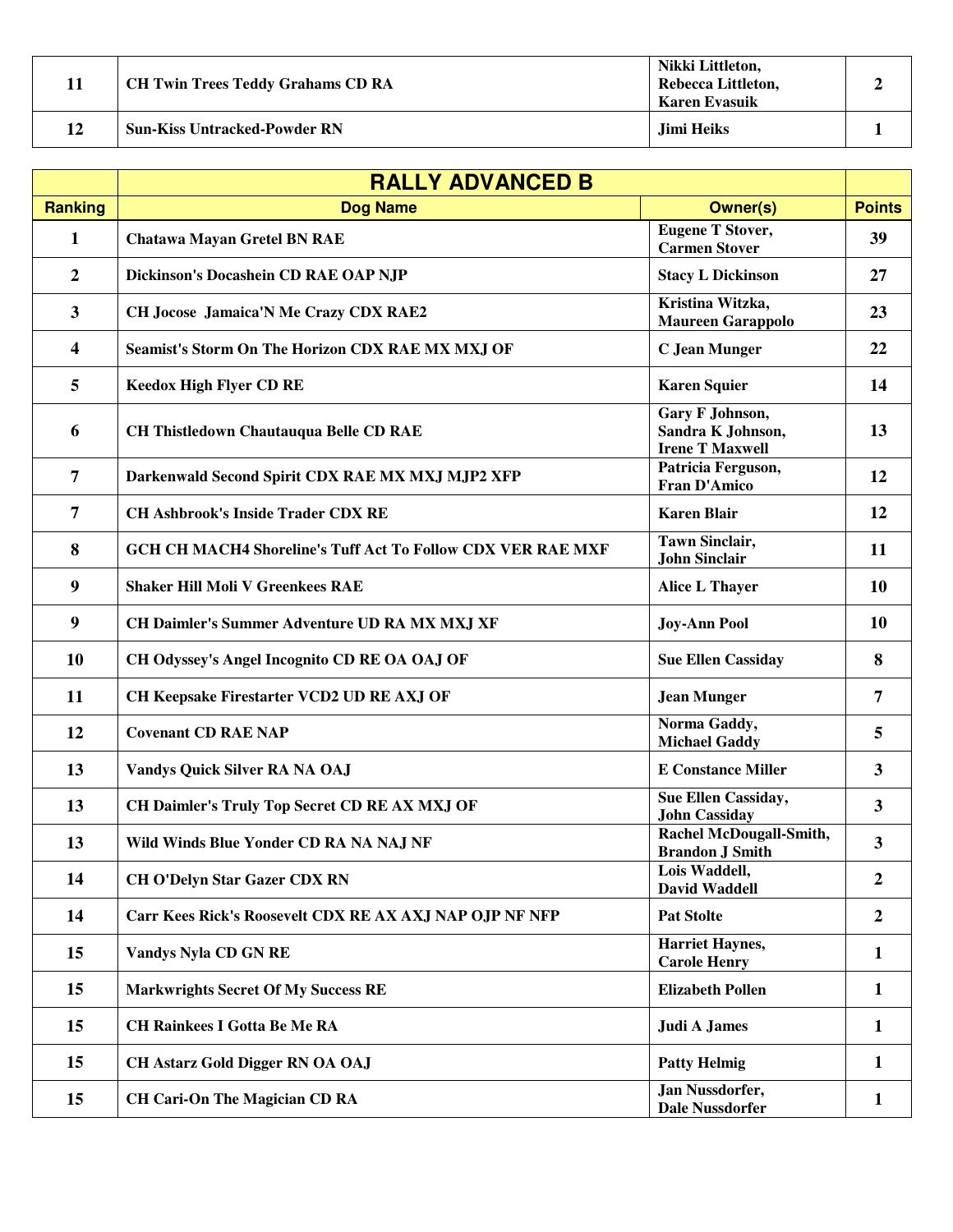|                         | <b>RALLY EXCELLENT A</b>                                 |                                                                              |               |
|-------------------------|----------------------------------------------------------|------------------------------------------------------------------------------|---------------|
| <b>Ranking</b>          | <b>Dog Name</b>                                          | <b>Owner(s)</b>                                                              | <b>Points</b> |
| $\mathbf{1}$            | <b>Chatawa Mayan Gretel BN RAE</b>                       | <b>Eugene T Stover,</b><br><b>Carmen Stover</b>                              | 40            |
| $\overline{2}$          | <b>CH Shoreline Guinness For Barkee CD BN RAE MX MXJ</b> | Robyn M McNutt,<br><b>Blaine E McNutt,</b><br><b>Tawn Sinclair</b>           | 12            |
| $\overline{2}$          | <b>Cari-On Kaisee's Sno-Angel RE</b>                     | <b>Patricia L Voyles</b>                                                     | 12            |
| 3                       | <b>MACH Shoreline's Ruff N Tuff RE NF</b>                | Jocelyn Tipple,<br><b>Tawn Sinclair</b>                                      | 9             |
| $\boldsymbol{4}$        | <b>Shaker Hill Moli V Greenkees RAE</b>                  | <b>Alice L Thayer</b>                                                        | 7             |
| $\overline{\mathbf{4}}$ | TLS Pickett's Charge RE OA OAJ                           | <b>Debra Sharlow</b>                                                         | 7             |
| 5                       | <b>Sweet Pea's Molly CD RE</b>                           | <b>Kathleen Ayala</b>                                                        | 6             |
| 6                       | <b>Bonnyvale's Special Addition RE</b>                   | James M Wolfe,<br>Joanne Harrar,<br>Darlene Bosch,<br><b>Carolyn H Wolfe</b> | 5             |
| 7                       | <b>Quincy RE</b>                                         | <b>Linda Rodenspiel</b>                                                      |               |

|                         | <b>RALLY EXCELLENT B</b>                                           |                                                                |                |
|-------------------------|--------------------------------------------------------------------|----------------------------------------------------------------|----------------|
| <b>Ranking</b>          | <b>Dog Name</b>                                                    | <b>Owner(s)</b>                                                | <b>Points</b>  |
| $\mathbf{1}$            | <b>CH Thistledown Chautauqua Belle CD RAE</b>                      | Gary F Johnson,<br>Sandra K Johnson,<br><b>Irene T Maxwell</b> | 36             |
| $\overline{2}$          | CH Jocose Jamaica'N Me Crazy CDX RAE2*                             | Kristina Witzka,<br><b>Maureen Garappolo</b>                   | 35             |
| $\mathbf{3}$            | Seamist's Storm On The Horizon CDX RAE MX MXJ OF*                  | <b>C</b> Jean Munger                                           | 35             |
| 3                       | <b>Chatawa Mayan Gretel BN RAE</b>                                 | <b>Eugene T Stover,</b><br><b>Carmen Stover</b>                | 26             |
| $\overline{\mathbf{4}}$ | Dickinson's Docashein CD RAE OAP NJP                               | <b>Stacy L Dickinson</b>                                       | 24             |
| 5                       | Darkenwald Second Spirit CDX RAE MX MXJ MJP2 XFP                   | Patricia Ferguson,<br>Fran D'Amico                             | 14             |
| 6                       | <b>Shaker Hill Moli V Greenkees RAE</b>                            | <b>Alice L Thayer</b>                                          | 11             |
| 6                       | Keesbrook Secret Celebration UDX RE MX MXJ OAP OJP                 | <b>Lila Dann</b>                                               | 11             |
| $\overline{7}$          | CH Odyssey's Angel Incognito CD RE OA OAJ OF                       | <b>Sue Ellen Cassiday</b>                                      | 10             |
| 8                       | <b>GCH CH MACH4 Shoreline's Tuff Act To Follow CDX VER RAE MXF</b> | <b>Tawn Sinclair,</b><br><b>John Sinclair</b>                  | 9              |
| 9                       | <b>Covenant Rising Sun CD RAE MX MXJ MXF</b>                       | Patricia Ferguson,<br><b>Frances D'Amico</b>                   | 8              |
| $\boldsymbol{9}$        | CH Daimler's Truly Top Secret CD RE AX MXJ OF                      | Sue Ellen Cassiday,<br><b>John Cassiday</b>                    | 8              |
| 10                      | <b>CH Ashbrook's Inside Trader CDX RE</b>                          | <b>Karen Blair</b>                                             | $\overline{7}$ |
| 11                      | <b>CH Daimler's Summer Adventure UD RA MX MXJ XF</b>               | <b>Joy-Ann Pool</b>                                            | 6              |
| 12                      | <b>Markwrights Secret Of My Success RE</b>                         | <b>Elizabeth Pollen</b>                                        | 5              |
| 13                      | <b>Covenant CD RAE NAP</b>                                         | Norma Gaddy,<br><b>Michael Gaddy</b>                           | 4              |